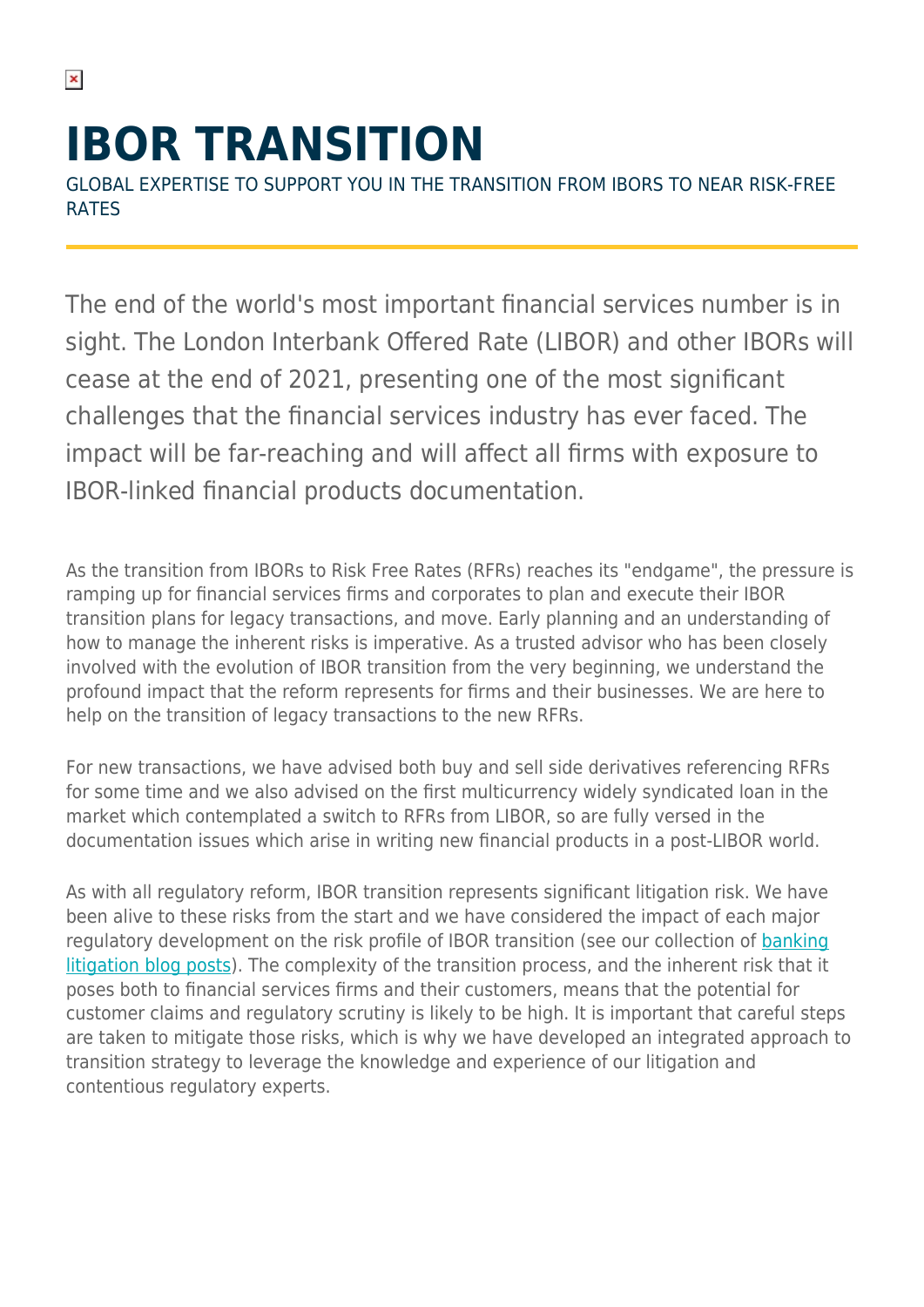Through our participation in industry working groups and our close working relationships with the regulators, we continue to play an active role in shaping the approach of both the financial services sector and corporate clients to this disruptive event. This will ensure that by partnering with us, firms' response to the move away from IBOR will be based on the very latest thinking in the market.

# **RECENT EXPERIENCE**

## **BRITISH AMERICAN TOBACCO**

On its new £6 billion multi-currency revolving credit facility, the first widely syndicated credit facility executed globally to be linked to both the Sterling Overnight Index Average (SONIA) and the Secured Overnight Financing Rate (SOFR).

## **A GLOBAL FINANCIAL SERVICES FIRM**

On its large-scale IBOR transition programme.

### **A GLOBAL BANK**

On designing a risk taxonomy to allow different business lines to calibrate the risks associated with the bank's approach to the issue of whether or not to continue to sell or distribute IBOR-linked products to customers.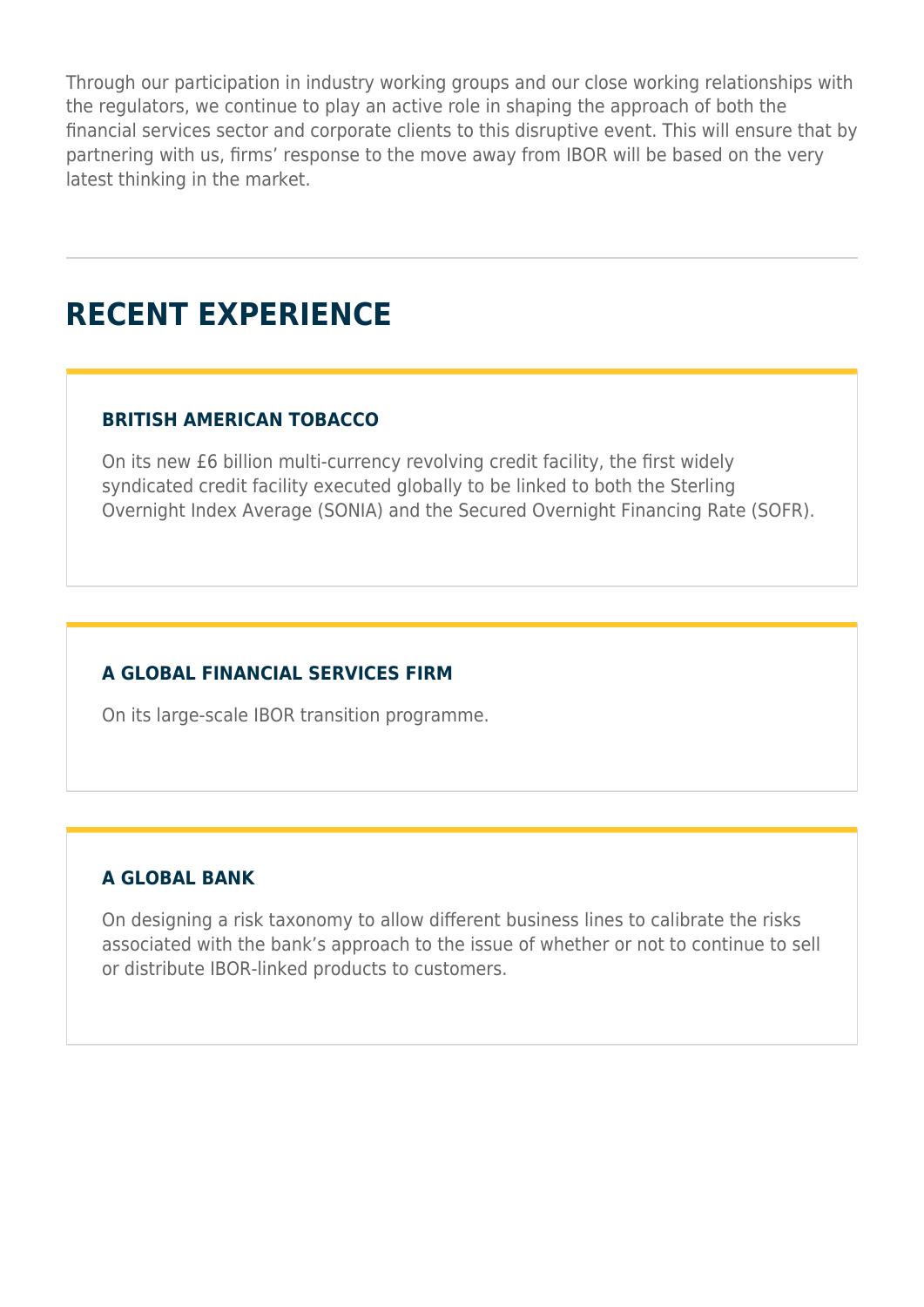### **NUMEROUS BANKS, BORROWERS AND MARKET COUNTERPARTIES**

On IBOR transition management issues, including best practice in documentation, strategy and market developments.

# **A NUMBER OF CLIENTS**

On repapering support in relation to GDPR.

# **A LEADING FINANCIAL SERVICES FIRM**

On a review of their marketing materials in light of MIFID II.

# **OUR PEOPLE**



#### **NICK MAY** PARTNER, LONDON

+44 20 7466 2617 Nick.May@hsf.com



**HARRY EDWARDS** PARTNER, MELBOURNE +61 3 9288 1821 Harry.Edwards@hsf.com



**HANNAH CASSIDY** PARTNER, HEAD OF FINANCIAL SERVICES REGULATORY, ASIA, HONG KONG +852 21014133 Hannah.Cassidy@hsf.com



**ALEXANDER AITKEN** PARTNER, HONG KONG +852 21014019 Alexander.Aitken@hsf.com